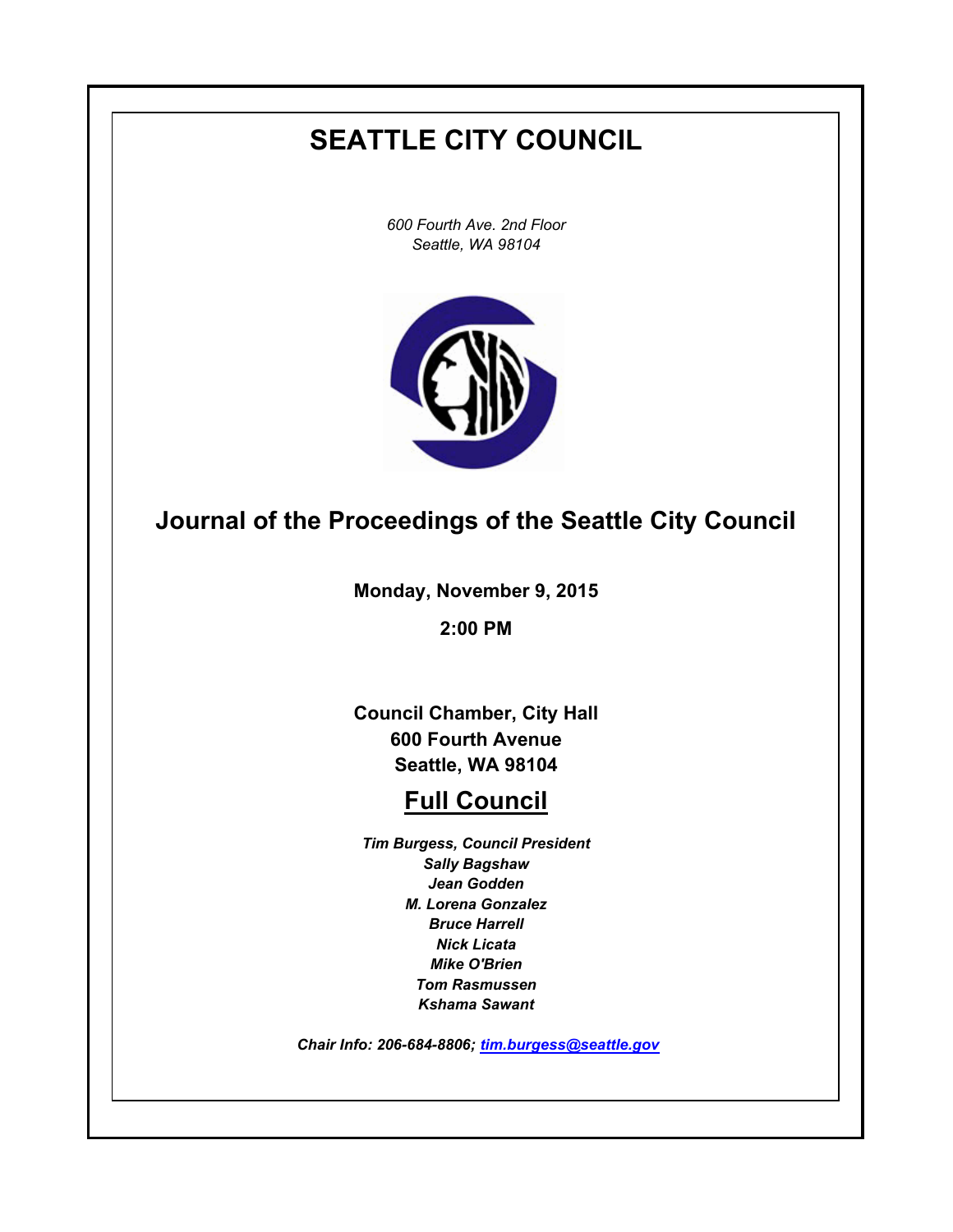## **A. CALL TO ORDER**

The City Council of The City of Seattle met in the Council Chamber in City Hall in Seattle, Washington, on November 9, 2015, pursuant to the provisions of the City Charter. The meeting was called to order at 2:02 p.m., with Council President Burgess presiding.

### **B. ROLL CALL**

Present: 8 - Bagshaw, Burgess, Godden, Harrell, Licata, O'Brien, Rasmussen, Sawant

#### **C. ADOPTION OF INTRODUCTION AND REFERRAL CALENDAR**

[IRC 38](http://seattle.legistar.com/gateway.aspx?m=l&id=/matter.aspx?key=3317) **November 9, 2015**

## **Motion was made, duly seconded and carried, to adopt the proposed Introduction and Referral Calendar by the following vote:**

In Favor: 9 - Bagshaw, Burgess, Godden, Harrell, Licata, O'Brien, Okamoto, Rasmussen, Sawant

**Opposed:** None

#### **D. APPROVAL OF THE AGENDA**

Motion was made, duly seconded and carried, to adopt the proposed Agenda.

#### **E. APPROVAL OF THE JOURNAL**

[Min 44](http://seattle.legistar.com/gateway.aspx?m=l&id=/matter.aspx?key=3318) **November 2, 2015**

## **The Minutes (Min) were adopted by the following vote and the President signed the Minutes:**

In Favor: 9 - Bagshaw, Burgess, Godden, Harrell, Licata, O'Brien, Okamoto, Rasmussen, Sawant

**Opposed:** None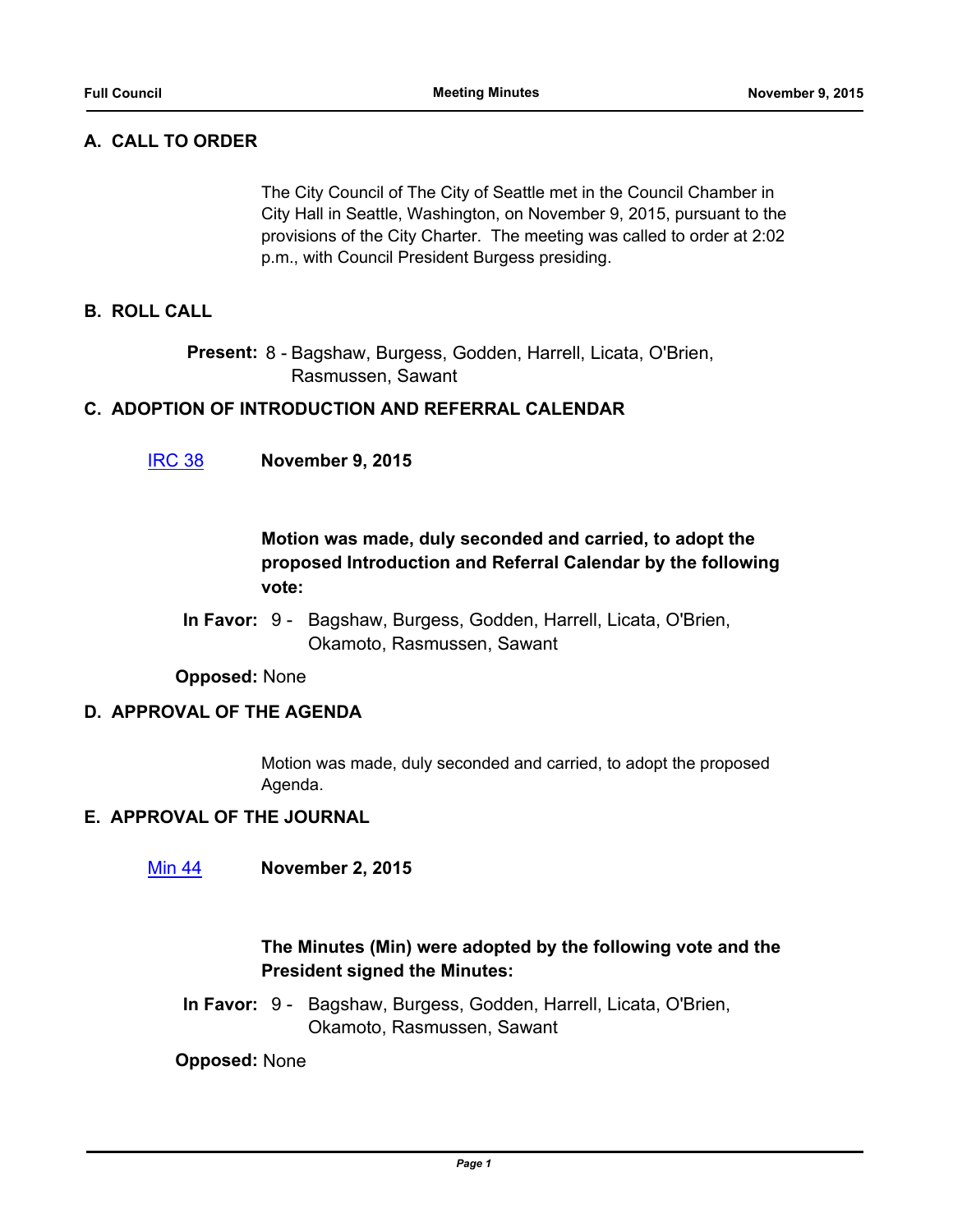## **F. PRESENTATIONS**

There were none.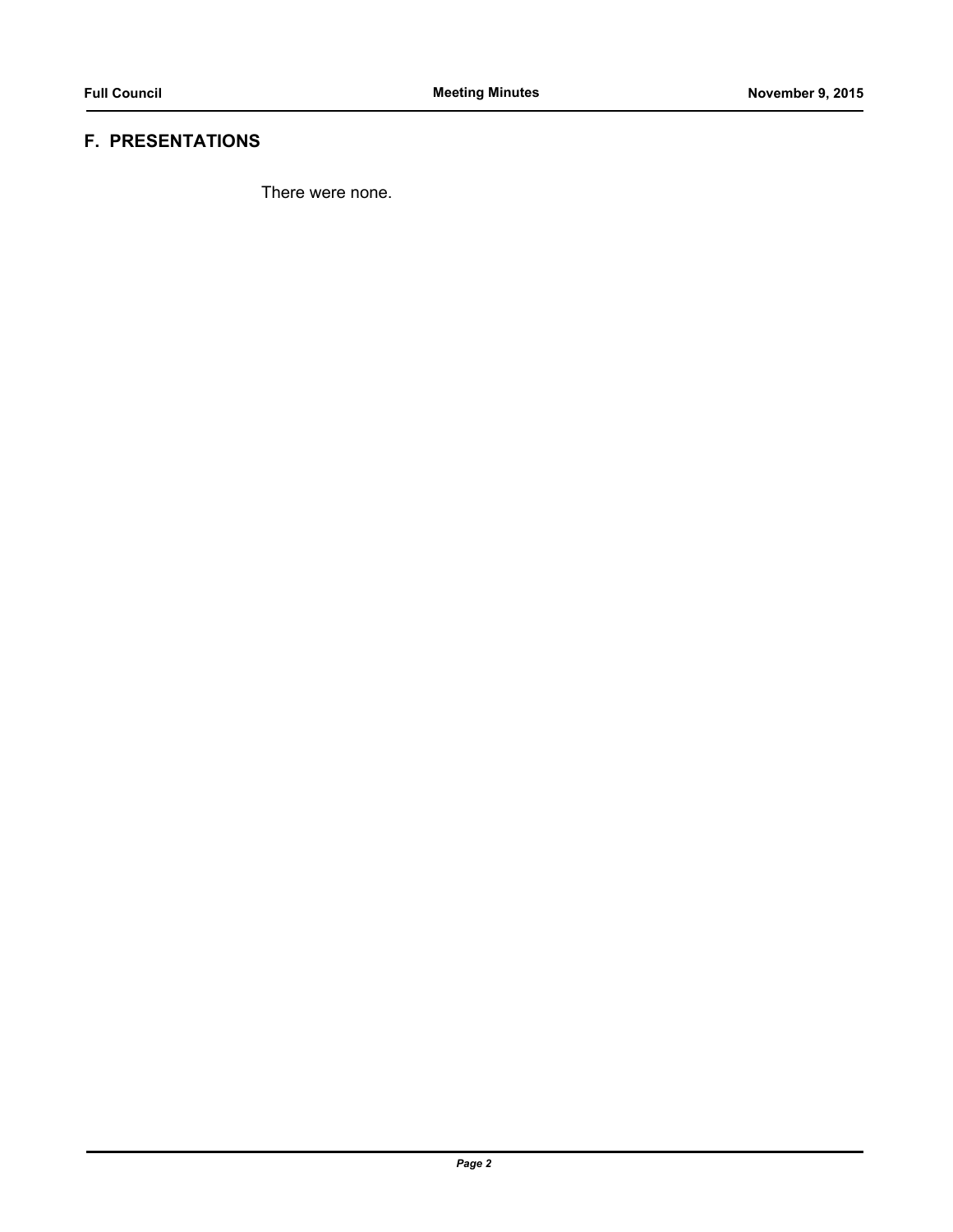#### **G. PUBLIC COMMENT**

Paul W. Locke addressed the Council regarding a non-Agenda item.

Alex Zimmerman addressed the Council regarding a non-Agenda item.

Queen Pearl addressed the Council regarding a non-Agenda item.

Michael Fuller addressed the Council regarding a non-Agenda item.

Doug Daley addressed the Council regarding Agenda item 1, Council Bill 118498.

Sarajane Siegfriett addressed the Council regarding Agenda item 2, Resolution 31612.

Naomi Mittet addressed the Council regarding Agenda item 2, Resolution 31612.

Mercedes Elizalde addressed the Council regarding Agenda item 1, Council Bill 118498.

Laura Anderle Bernstein addressed the Council regarding Agenda item 2, Resolution 31612.

Gordan McHenry addressed the Council regarding Agenda item 2, Resolution 31612.

Susan Russell addressed the Council regarding Agenda item 2, Resolution 31612.

Rob Harrison addressed the Council regarding Agenda item 1, Council Bill 118498.

Kathleen Holsfed addressed the Council regarding Agenda item 2, Resolution 31612.

Ben Hughey addressed the Council regarding Agenda item 2, Resolution 31612.

Nicole Grant addressed the Council regarding Agenda item 2,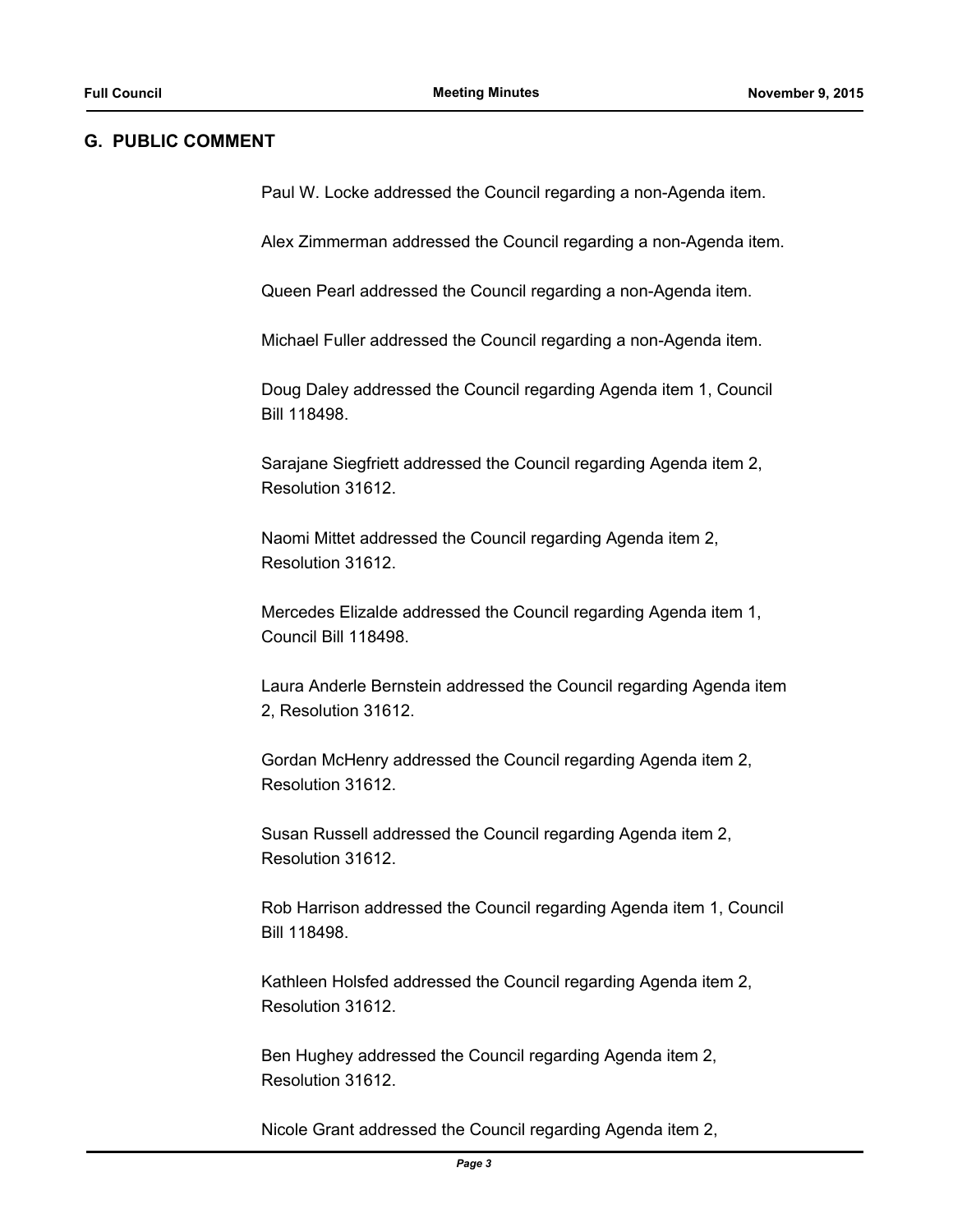Resolution 31612.

Graden Andrus addressed the Council regarding Agenda item 2, Resolution 31612.

Steve Daschle addressed the Council regarding Agenda item 2, Resolution 31612.

Dylon Cafe addressed the Council regarding Agenda item 2, Resolution 31612.

Ian Martinez addressed the Council regarding Agenda item 2, Resolution 31612.

Elyse Gordon addressed the Council regarding Agenda item 2, Resolution 31612.

Mary Joyce addressed the Council regarding Agenda item 2, Resolution 31612.

Candace Faber addressed the Council regarding Agenda item 2, Resolution 31612.

Ian Martinez addressed the Council regarding Agenda item 2, Resolution 31612.

Beth Boran addressed the Council regarding Agenda item 2, Resolution 31612.

Nancy Amidei addressed the Council regarding Agenda item 2, Resolution 31612.

Douglas Ito addressed the Council regarding Agenda item 1, Council Bill 118498.

Ron Mae-Lobeda addressed the Council regarding Agenda item 2, Resolution 31612.

John G. addressed the Council regarding Agenda item 2, Resolution 31612.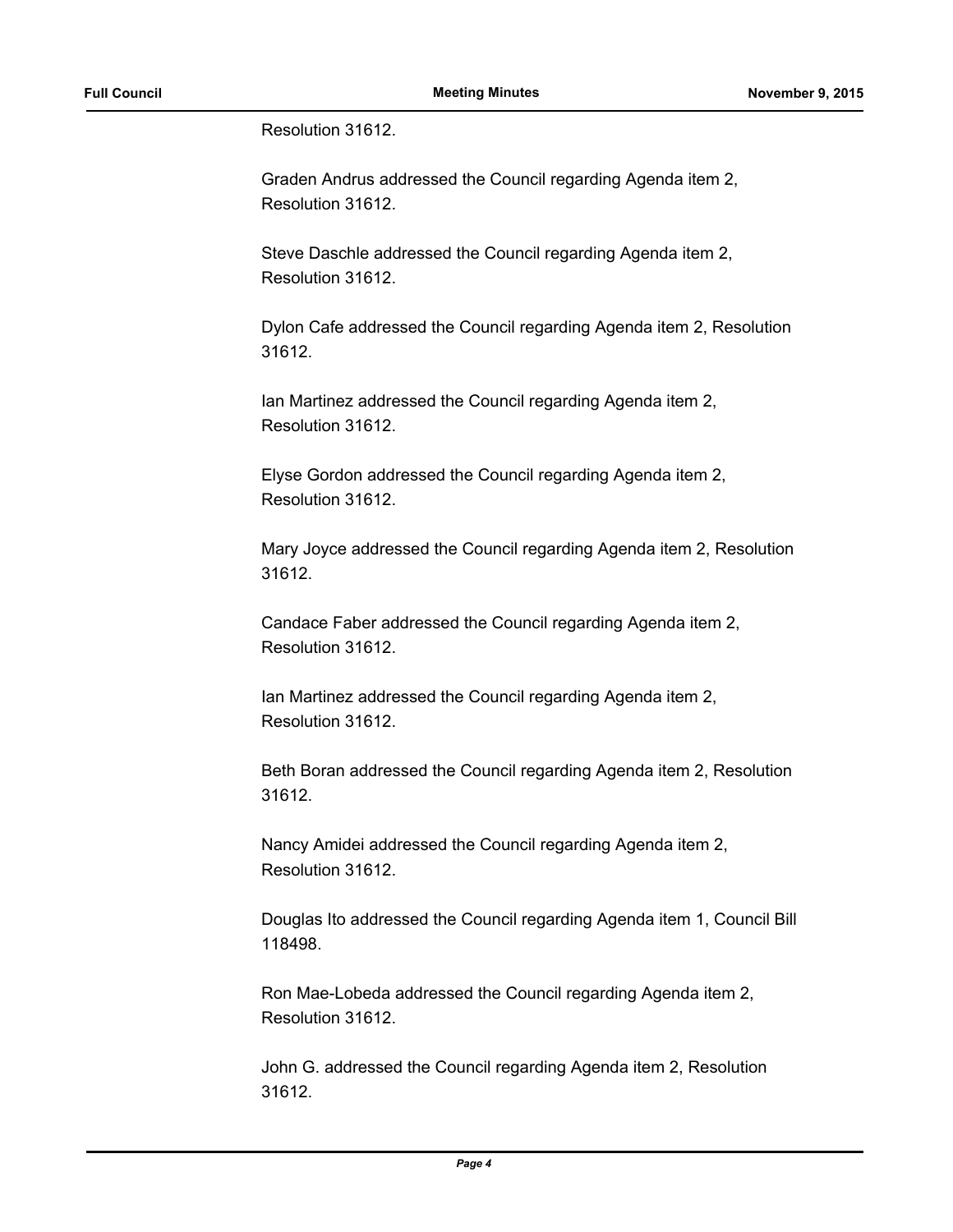Myani Gilbert addressed the Council regarding Agenda item 1, Council Bill 118498.

Ubay Gardheere addressed the Council regarding Agenda item 2, Resolution 31612.

Laurie Torres addressed the Council regarding Agenda item 1, Council Bill 118498.

Ben Miksch addressed the Council regarding Agenda item 1, Council Bill 118498.

Ken Tanzer addressed the Council regarding Agenda item 2, Resolution 31612.

Liz Mills addressed the Council regarding Agenda item 2, Resolution 31612.

Marty Kooistra addressed the Council regarding Agenda item 2, Resolution 31612.

Anton Babadjanov addressed the Council regarding Agenda item 2, Resolution 31612.

Gary Kaufman addressed the Council regarding Agenda item 2, Resolution 31612.

Debbie Carlsen addressed the Council regarding Agenda item 2, Resolution 31612.

Aimee Gore addressed the Council regarding Agenda item 2, Resolution 31612.

Alison Eisihger addressed the Council regarding Agenda item 2, Resolution 31612.

Jennifer Newman addressed the Council regarding Agenda item 2, Resolution 31612.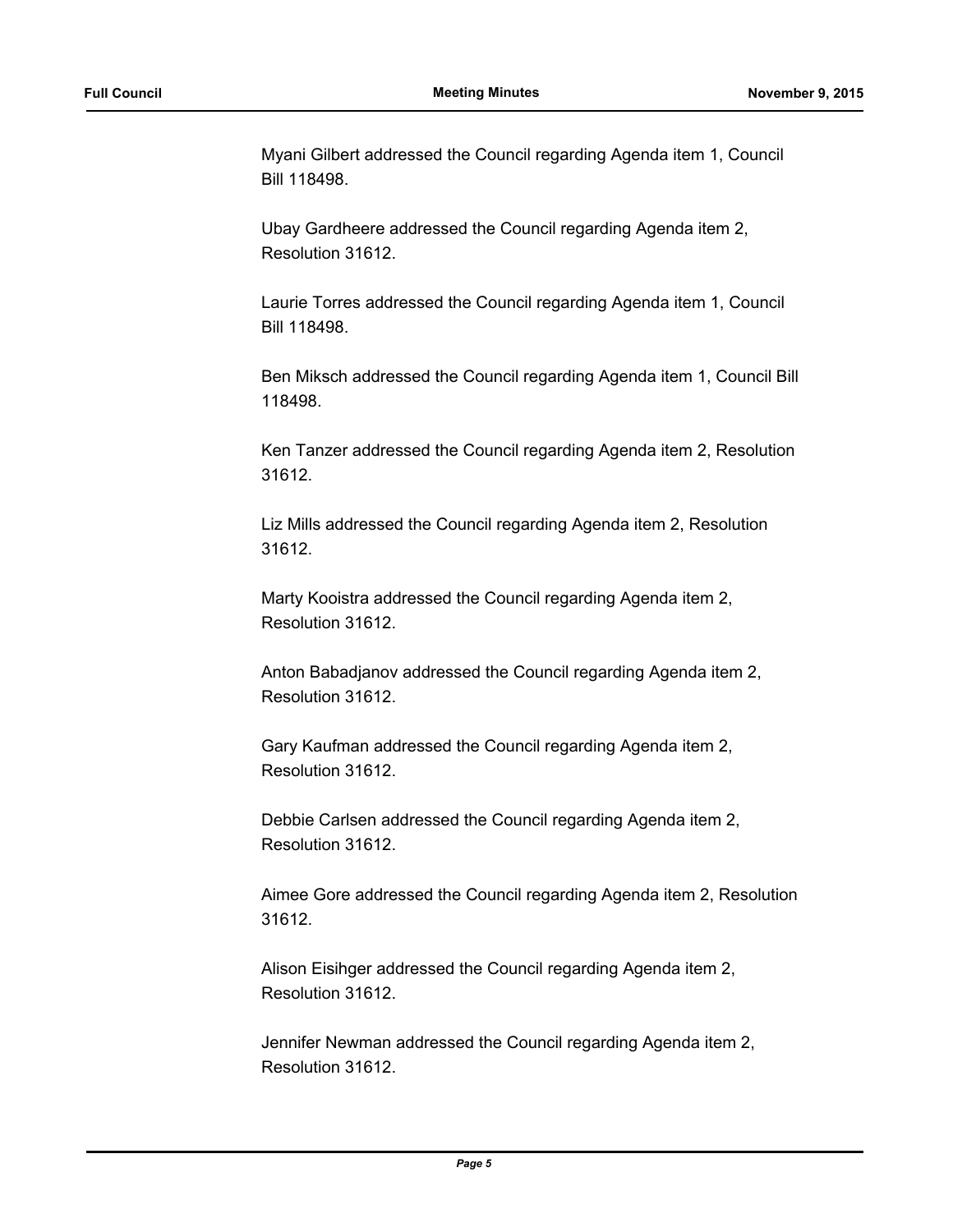Bill Rumpf addressed the Council regarding Agenda item 2, Resolution 31612.

Lisa Sawyer addressed the Council regarding Agenda item 2, Resolution 31612.

Emma Donohue addressed the Council regarding Agenda item 2, Resolution 31612.

Denise Miller addressed the Council regarding Agenda item 2, Resolution 31612.

Catherine Hinrichsen addressed the Council regarding Agenda item 2, Resolution 31612.

### **H. PAYMENT OF BILLS**

## [CB 118555](http://seattle.legistar.com/gateway.aspx?m=l&id=/matter.aspx?key=3289) **AN ORDINANCE appropriating money to pay certain audited claims and ordering the payment thereof.**

Motion was made and duly seconded to pass Council Bill 118555.

## **The Motion carried, the Council Bill (CB) passed by the following vote, and the President signed the Bill.**

In Favor: 9 - Bagshaw, Burgess, Godden, Harrell, Licata, O'Brien, Okamoto, Rasmussen, Sawant

**Opposed:** None

## **I. COMMITTEE REPORTS**

## **SELECT COMMITTEE ON HOUSING AFFORDABILITY**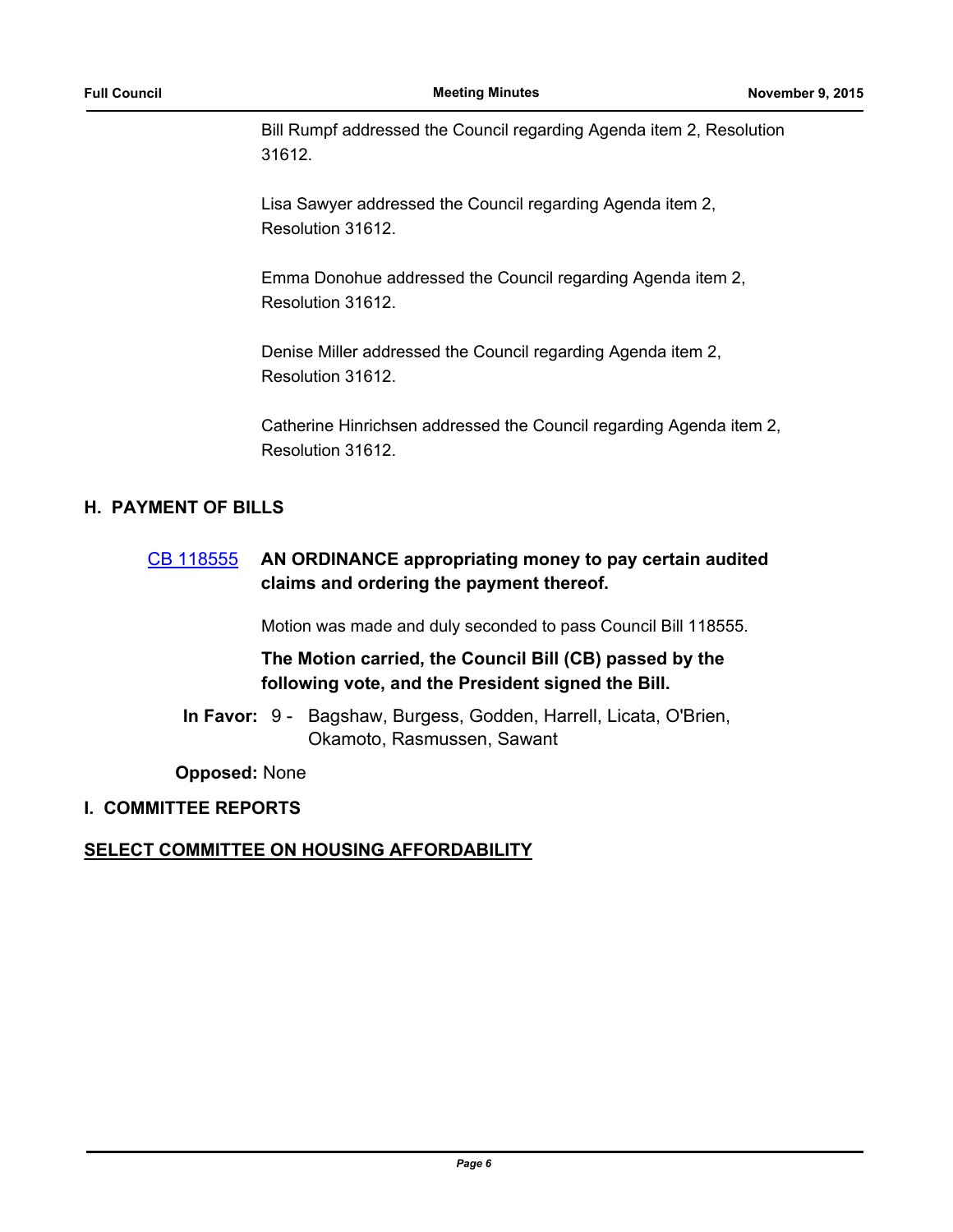**1.** [CB 118498](http://seattle.legistar.com/gateway.aspx?m=l&id=/matter.aspx?key=2881) **AN ORDINANCE relating to land use and zoning; adding a new Chapter 23.58B of the Seattle Municipal Code (SMC) to establish the framework for an Affordable Housing Impact Mitigation Program for commercial development; and amending subsection 23.40.020.A, subsection 23.76.006.B, subsection 23.76.006.C, and subsection 25.05.675.I of the SMC.**

> **The Committee recommends that Full Council pass as amended the Council Bill (CB). In Favor: 9 - O'Brien, Okamoto, Burgess, Bagshaw, Godden, Harrell, Licata, Rasmussen, Sawant Opposed: None**

#### ACTION 1:

Motion was made and duly seconded to pass Council Bill 118498.

#### ACTION 2:

Motion was made by Councilmember O'Brien, duly seconded and carried, to amend Council Bill 118498, by adding a new Section 1, as shown below; and by attaching Attachment A entitled, Findings of Fact.

Section 1. The City Council hereby makes the Findings of Fact in Attachment A to this ordinance.

#### ACTION 3:

Motion was made and duly seconded to pass Council Bill 118498 as amended.

## **The Motion carried, the Council Bill (CB) passed as amended by the following vote, and the President signed the Bill**

In Favor: 9 - Bagshaw, Burgess, Godden, Harrell, Licata, O'Brien, Okamoto, Rasmussen, Sawant

#### **Opposed:** None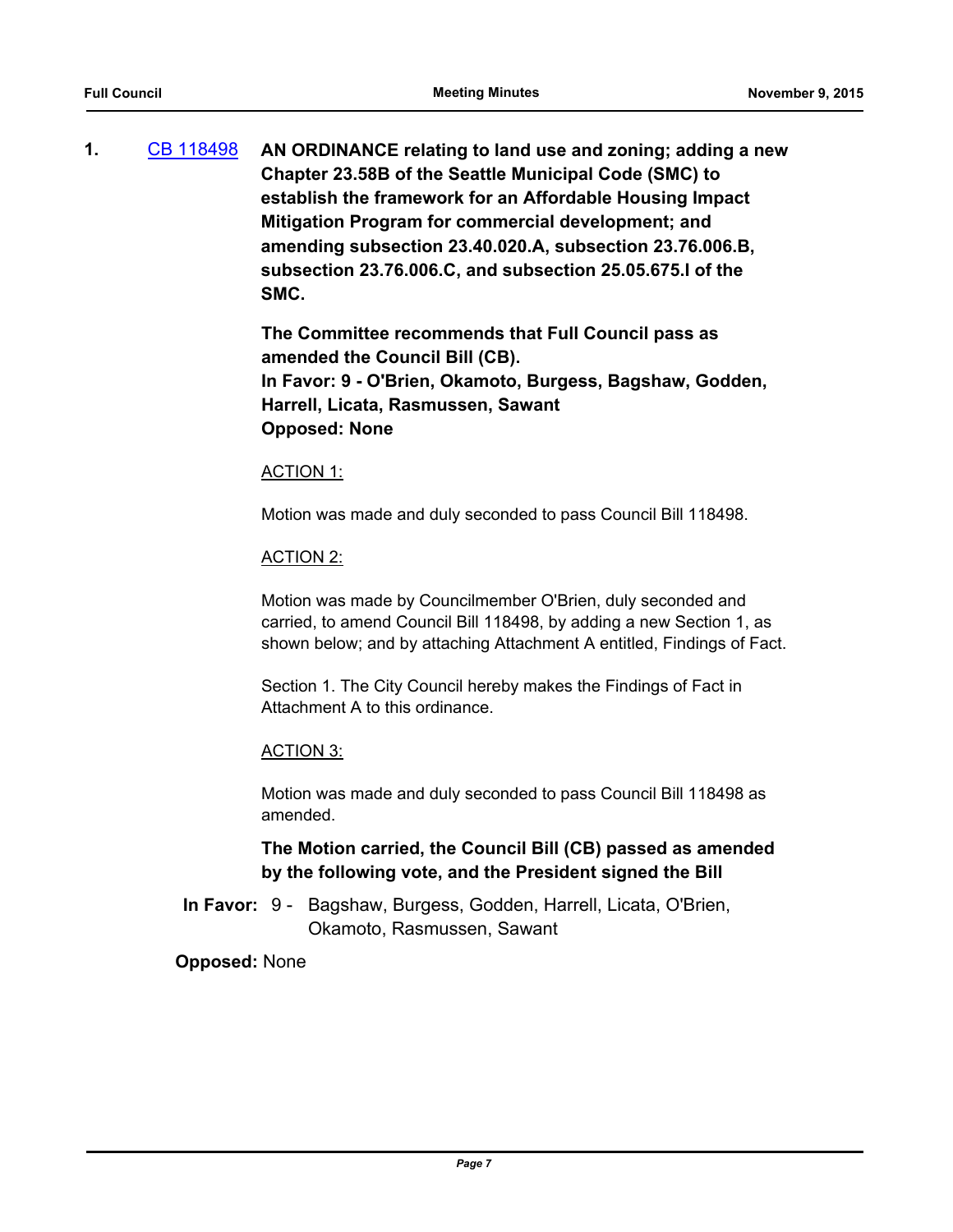**2.** [Res 31612](http://seattle.legistar.com/gateway.aspx?m=l&id=/matter.aspx?key=2901) **A RESOLUTION stating the Council's intent to make changes to zoning and land use regulations to implement a mandatory inclusionary affordable housing program for residential development and an affordable housing impact mitigation program for commercial development recommended by the Housing Affordability and Livability Agenda Advisory Committee and the Mayor; clarifying the scope of changes to be considered; establishing minimum outreach, planning, and implementation requirements that must be met prior to Council consideration; and requesting regular reporting.**

> **The Committee recommends that Full Council adopt as amended the Resolution (Res). In Favor: 9 - O'Brien, Okamoto, Burgess, Bagshaw, Godden, Harrell, Licata, Rasmussen, Sawant Opposed: None**

> **The Resolution (Res) was adopted by the following vote and the President signed the Resolution:**

In Favor: 9 - Bagshaw, Burgess, Godden, Harrell, Licata, O'Brien, Okamoto, Rasmussen, Sawant

**Opposed:** None

#### **J. ADOPTION OF OTHER RESOLUTIONS**

There were none.

#### **K. OTHER BUSINESS**

Motion was made, duly seconded and carried, to excuse Councilmember Harrell from the November 16, 2015 Full Council meeting.

#### **L. ADJOURNMENT**

There being no further business to come before the Council, the meeting was adjourned at 3:13 p.m.